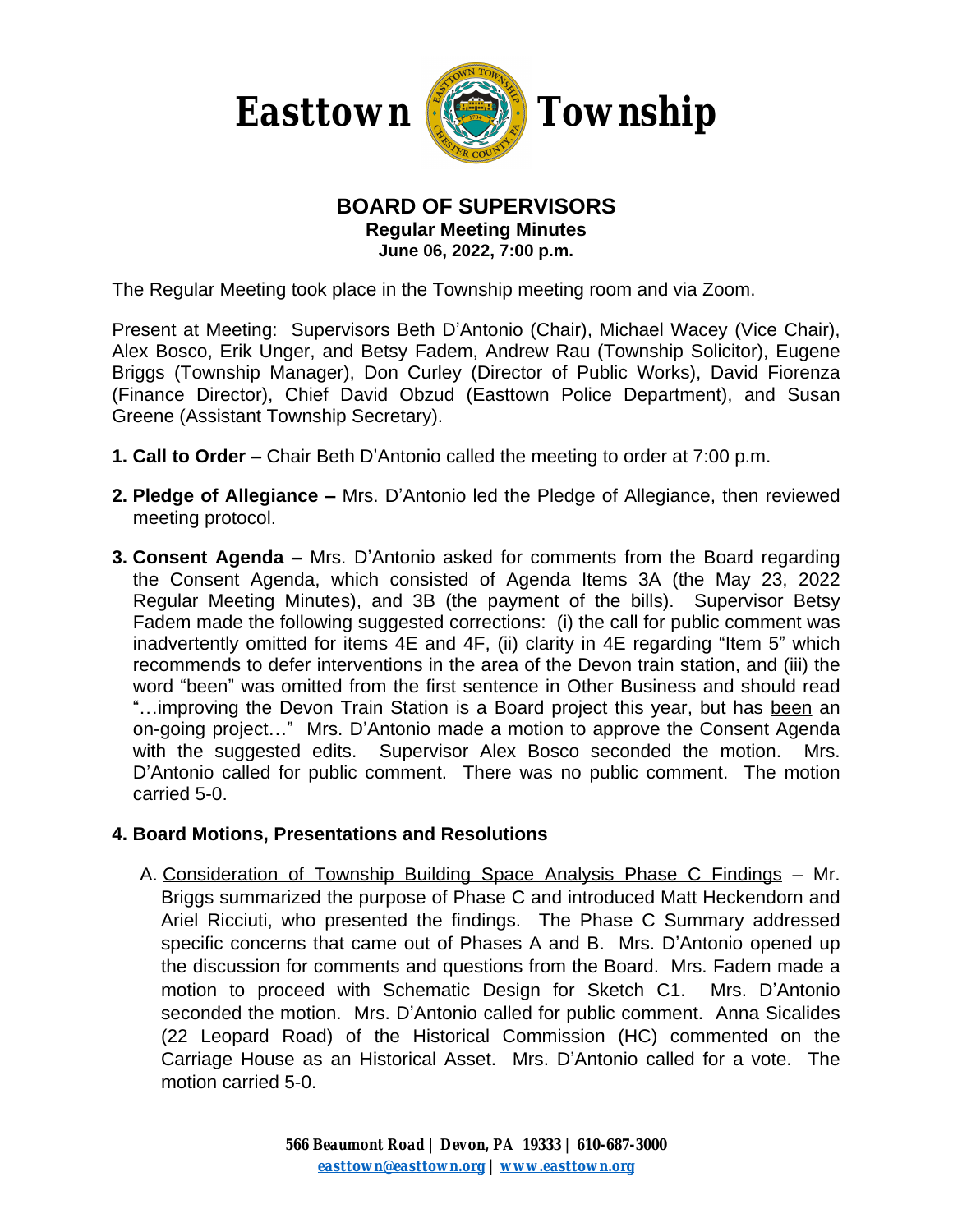- B. Consideration to Authorize Advertisement of Draft Ordinance 450-2022 Regulation of Distribution and Use of Single-use, Plastic Carry-out Bags – Township Solicitor Andrew Rau summarized the draft Ordinance. Mr. Rau stated the draft is in line with language used and approved by other municipalities. Mrs. D'Antonio opened up the discussion for comments and questions from the Board. Mr. Bosco made a motion of approval to authorize advertisement for the June 20, 2022 meeting. Mrs. Fadem seconded the motion. Mrs. D'Antonio asked for public comment. Kevin Marks (53 Midland Avenue) commented on the proposed Ordinance. Mrs. D'Antonio called for a vote. The motion carried 5-0.
- C. Consideration Zero Waste Plan, Reuse, and Repair Grant Application Cara Rash of the Environmental Advisory Council (EAC) summarized the Zero Waste Grant, grant specifications, and proposed allocation of funds if the grant is awarded. Mrs. D'Antonio opened up the discussion for comments and questions from the Board. Mrs. D'Antonio called for a motion to approve staff to work with the EAC on development of the grant application, and authorize a 25% required donation from EAC funds up to \$1,250. Mrs. Fadem seconded the motion. Mrs. D'Antonio called for public comment. Stacey Ballard (511 Old Lancaster Road) commented on the potential use of sponsors to help cover costs. Mrs. D'Antonio called for a vote. The motion carried 5-0.
- D. Consideration of Notice to Proceed with 2022 Liquid Fuels Paving Contract Mr. Curley updated the Board on the progress of the Request for Proposals (RFP) and answered questions from the Board. Mrs. D'Antonio made a motion to allow Staff to issue Notice to Proceed, conditioned upon receiving PennDOT preapproval. Mrs. Fadem seconded the motion. Mrs. D'Antonio called for public comment. There was none. The motion carried 5-0.
- E. Consideration of Draft Resolution 2022-11 Extending Temporary Outdoor Restaurant, Business, Retail, and Commercial Activities – Mr. Rau presented the draft Resolution. Mrs. D'Antonio opened up the discussion for comments and questions from the Board. Mrs. Fadem made a motion to approve the Resolution, extending the date to January 18, 2023. Mr. Bosco seconded the motion. Mrs. D'Antonio asked for public comment. There was none. The motion carried 5-0.
- F. Consideration to Appoint Richard Di Stefano to the Historical Commission Mr. Bosco presented the item and made a motion to appoint Richard Di Stefano to the Historical Commission (HC), with a term expiring on December 31, 2024. Mrs. Fadem seconded the motion. Mrs. D'Antonio asked for public comment. There was none. The motion carried 5-0. Mr. Bosco announced that there was still another vacancy on the HC. Mrs. D'Antonio made a motion to extend the deadline to June 24, 2022. Mr. Bosco seconded the motion. The motion carried 5-0.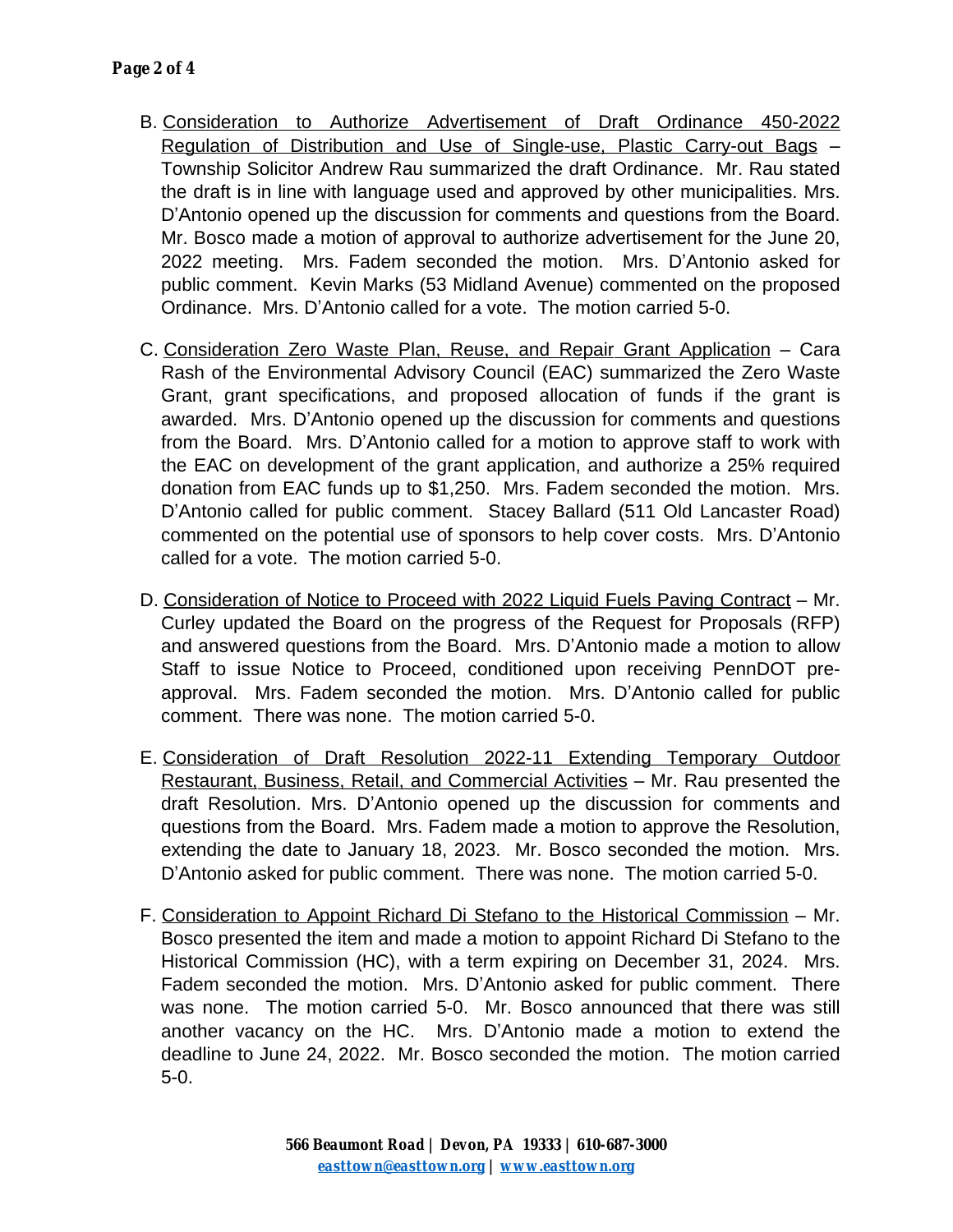# **5. Departmental Repots**

- A. Manager Eugene Briggs, Township Manager, presented his report and answered questions from the Board.
- B. Public Works Don Curley, Director of Public Works, presented his report and answered questions from the Board. Tom Toscani, Chair of the Parks and Recreation Board (PRB) presented an itemized expense sheet of anticipated expenses for the 4<sup>th</sup> of July celebration because he anticipates going over-budget. Mr. Toscani addressed questions and concerns from the Board. Mrs. D'Antonio called for public comment. Michael DeFlavia (125 Bartholomew Road) expressed thanks to Mr. Toscani. Cara Rash (1524 Green Hill Circle) commented on sponsorship opportunities for residents. ACTION ITEM: Mrs. D'Antonio made a motion to amend Agenda Item 5(B)(10)(c) to add a budget vote for the Easttown Township July 4<sup>th</sup> event. Mrs. Fadem seconded the motion. The motion carried 5-0. Mrs. D'Antonio then made a motion to allow Township staff to authorize and not to exceed a budget of \$6,300 out of the Parks & Recreation Board existing budget to accommodate any additional funding needed for the July 4<sup>th</sup> event. Mrs. Fadem seconded the motion. The motion carried 5-0.

# **6. OTHER BUSINESS**

- A. Willistown Conservation Trust's Keep PA Beautiful Healing the Planet Grant Letter of Support – Mr. Briggs presented a request from the Darby Creek Valley Association for a letter of support from the Board to accompany their Keep PA Beautiful Healing the Planet Grant Application. Mrs. D'Antonio called for public comment. There was none. There was consensus to support the letter.
- B. Historical Commission's Expense Request Anna Sicalides of the HC provided a background of the Chester County Historical Preservation Network (CCHPN) and the annual Volunteer Recognition Celebration event. Mrs. Fadem made a motion to approve \$45 for up to three (3) attendees to the 2022 Volunteer Recognition Celebration on June 22, 2022. Mrs. D'Antonio seconded the motion. Mrs. D'Antonio asked for public comment. There was none. The motion carried 5-0.
- C. Johnson Park Sand Volleyball Court Pest Control Mr. Curley discussed the insects/bugs nesting in the volleyball court and asked for pest control options. Mrs. D'Antonio opened up the discussion and it was determined that more information is needed (i.e. protocol of other municipalities and exploring organic options, if possible) and the topic needs to be revisited.
- D. Environmental Advisory Council's Proposed Logo Cara Rash of the EAC discussed the thought behind the logo, and its purpose. The consensus is to allow the EAC to move forward with the logo.